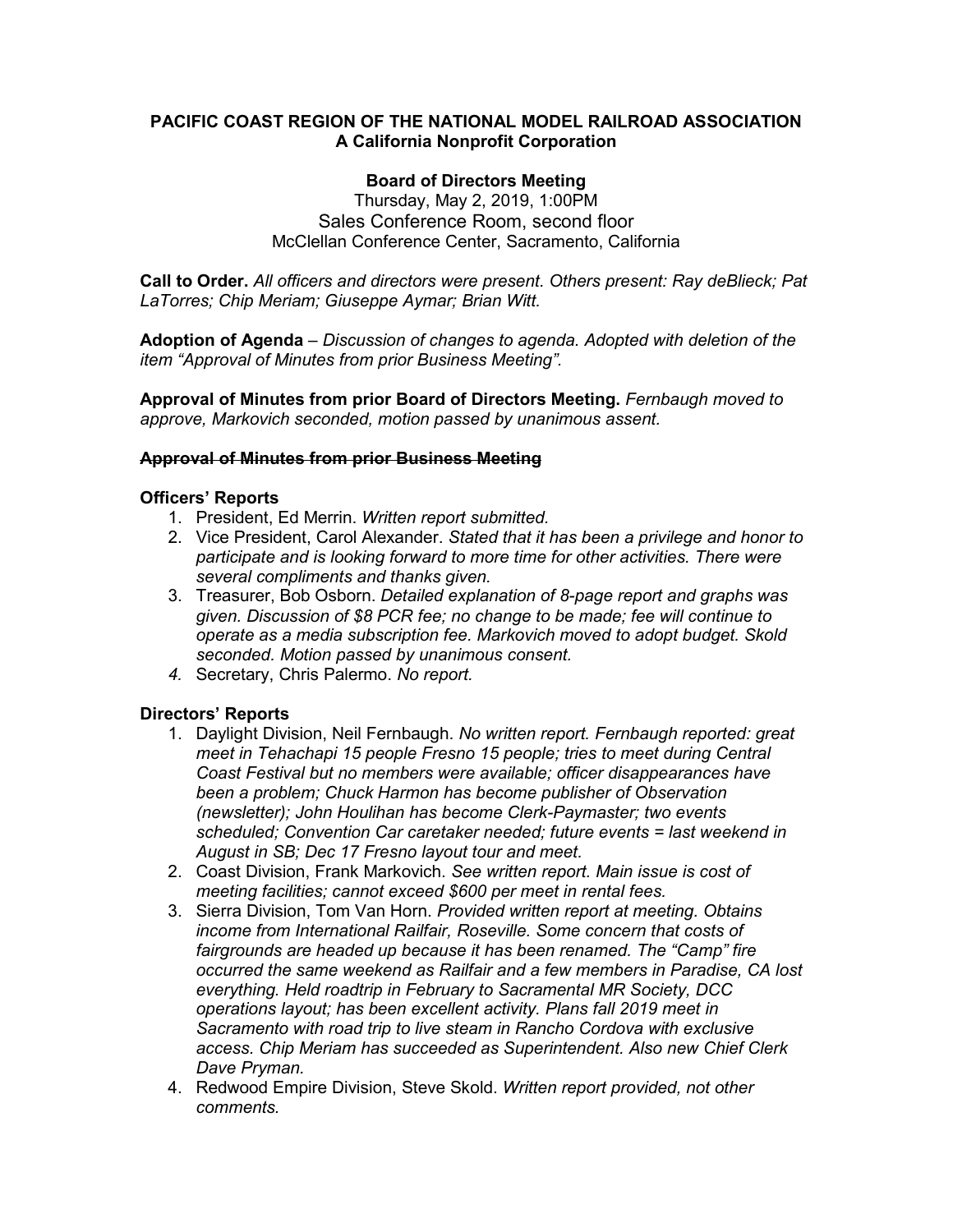## **Department Reports**

- 1. Administration, Ed Merrin. *Open positions include Contest Chairperson and Non-Rail. Carol Skold willing to continue in her role. Ed expressed thanks for the support of the Board during his term.*
- 2. Nominations & Election. *Report provided by Ed Merrin for Dave Connery and Jim Providenza. 787 eligible voters, 269 ballots returned; 12 paper ballots returned; total turnout 32%. CJP for President, 275 yes, 0 no, 6 abstentions; Frank Markovich; 276 yes, 0 no, 4 abstentions. Use of ElectionBuddy has been a success. Scott Lockhart of RED was trained to use EB for their election.*
- 3. Membership, Doug Wagner. *Written report provided. Ed noted that the report was impressively prepared. Slow decline in membership continues.*
- 4. Publications, Gus Campagna. *No report.*
- 5. Contest, Guiseppe Aymar. *Department is going strong, but the number of entries continues to decline. Many single entries. There was discussion of how to increase contest entries. Frank suggested that he, Pat and Giuseppe discuss ideas. Possibly move to non-judged contests.*
- 6. Achievement Program, Jack Burgess. *No report.*
- 7. Non-Rail Activities, (vacant).
- 8. Storekeeper, Ted Moes. *Report provided, appears accurate.*
- 9. Conventions, Tom Crawford. *Markovich moved to open a 60-day discussion period for Board discussion of the revisions to the MOO relating to conventions proposed by the Convention Manager and to vote on whether to adopt the revisions. Fernbaugh seconded. Motion passed by unanimous assent.*
	- 2019 (Host: Sierra Division)
	- 2020 (Host: Coast Division)
	- 2021 (Host: Daylight). *Chairperson needed. deBlieck noted that the National convention will be in Santa Clara. The National committee is willing to work with PCR to co-host a mini-convention in Santa Clara, e.g. Fri-Sat-Sun with offsite breakfast on Sunday, to fulfill requirements for contest and annual business meeting.*
	- 2022. *deBlieck noted National will be in Birmingham, UK. Will be a train show in the US. Consider doing multi-region convention. Timing could be in the same week as the National or connected to the US train show. Possibly in Sacramento based on transportation links.*

## **Old Business**

1. Convention Manual Update – Tom Crawford. *See convention department report.* 

2. Discontinuing print publication of Branch Line – Ed. *No further report. Need continuing box item in Branch Line to tell people to update their e-mail addresses.* 

3. Obtaining a PCR tax ID number for use with PayPal account – Chris. *This has been completed by Dave Grenier in connection with the 2020 convention*.

4. Financial reviews of Divisions - Frank. *Markovich proposed that Superintendents of Divisions should review checkbooks, P&L or balance sheet of the division, as appropriate, as undertaken by the Paymaster and/or Chief Clerk. Markovich moved to direct each Director to determine whether its division is operating financial activities under the PCR EIN or a personal SSN. Could prepare a standardized format of a request to Superintendents of divisions.*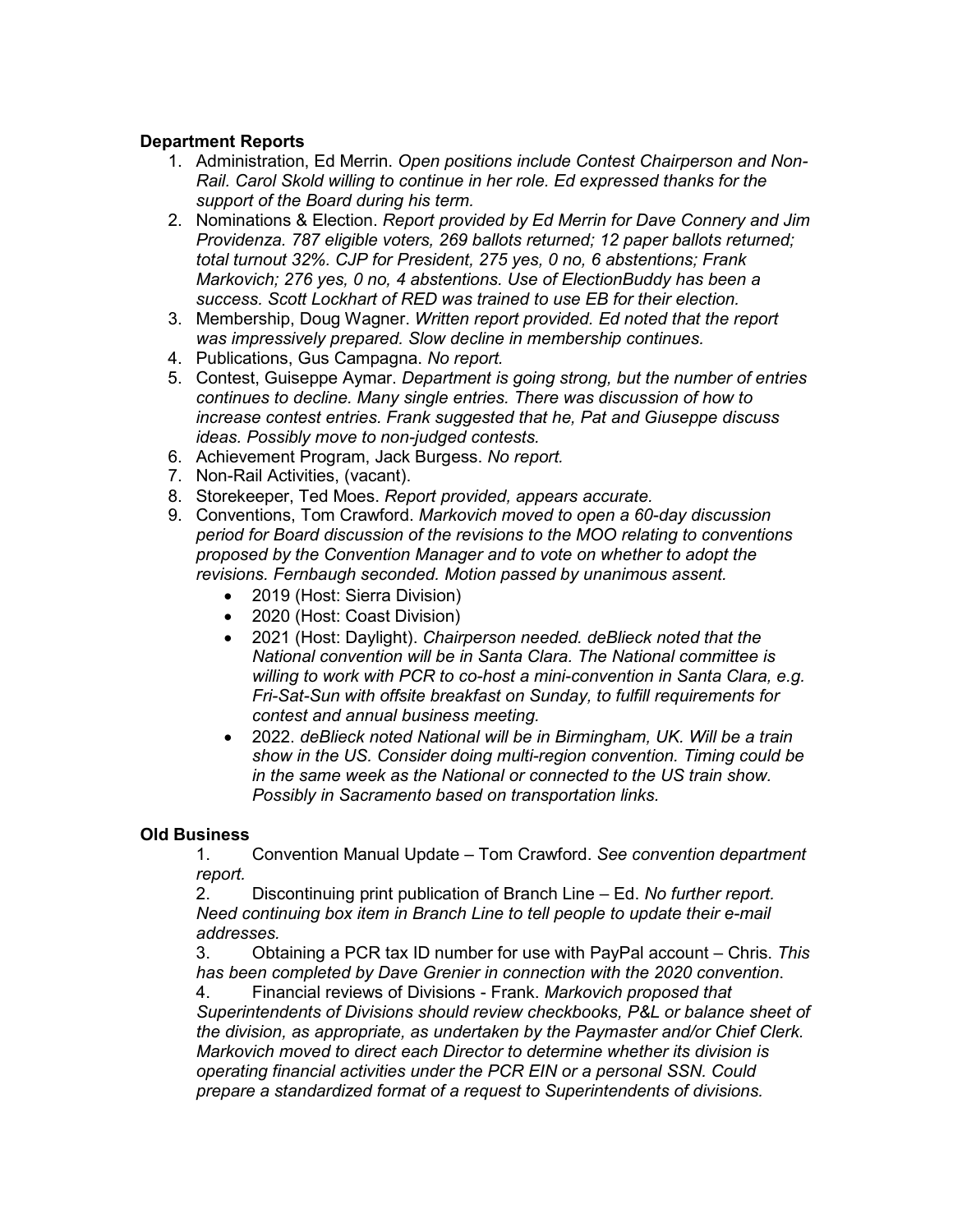*Could also be added to MOO. Motions were withdrawn. Board requested directors.*

- 5. Web space for presentations or videos of clinics
	- a. YouTube channel: https://www.youtube.com/channel/UC3eGdy9781Okpydu\_cleozg; login credentials available from Chris
	- b. Google Drive space: [https://drive.google.com/open?id=1dnr045Kwq1rNOARqBSoJBbkMQbXL](https://drive.google.com/open?id=1dnr045Kwq1rNOARqBSoJBbkMQbXLMI1i) MI<sub>1</sub>

*Board suggested publicizing this to members in a Branch Line article.*

6. How to get more spouses involved in the PCR – Frank. *Open position for Non-rail chair.*

7. Changes in contests to get more members involved – Frank. *Previously discussed.*

8. Backup positions list - Frank. *Frank volunteered to maintain a backup list for key PCR positions. Helps prepare replacements when leaders are term limited.*

## **New Business.**

- 1. Installation of new Director for Coast Division. *Lisa Gorrell was elected and the Board installed her.*
- *2.* How to support clubs Frank & Chris *Write white paper on why clubs should be 100% NMRA and distribute. Main reason is insurance, e.g. \$45 to get \$1 million in liability insurance.*
- 3. Increasing publicity, on a Division basis, at hobby stores and other locations Frank & Chris. *Discuss new Chief Marketing Officer appointment.*
- 4. Regional encouragement for getting new members (maybe prizes) Frank. *Carol commented on ways to cater to the new kind of model railroader. MRH, What's New, burst of people entering the market. 3D printing. On-demand printing of publications. Boulder Creek Models (Australia) video clinics with great production values. Organization needs to become more relevant to those who are doing model railroading in new ways. Greater electronic media. Frank noted that there is a huge increase in people who want to do operations. Discussed having free half-day registration at 2020 convention for Prototype Railroad Modelers. Feature young people in Branch Line.*
- 5. Cost control Frank. *Discussed reducing the number of contest plaques. Review costs in all departments.*
- *6.* New non-railroad activities for conventions Frank. *There was open discussion of ideas for involvement of others in outside activities.*
- 7. Replacement of Secretary Frank, Chris. *Chris noted that Chip Merriam has*
- 8. Relationship with 21st Century Limited Chris. *Chris introduced the concept of PCR providing marketing and promotion services to 21CL, and the concept of a net income sharing arrangement with 21CL and outlined the terms of an agreement to be reduced to writing under which PCR will receive 20% of 21CL's share of net income (if any) from the 2021 national convention; if there is a loss, PCR has no risk. Net income could be zero. Definition of net income to be negotiated. Letter agreement to be prepared and presented to the Board for approval. CA complimented the arrangement for its transparency and clarity.*

## **Announcements.**